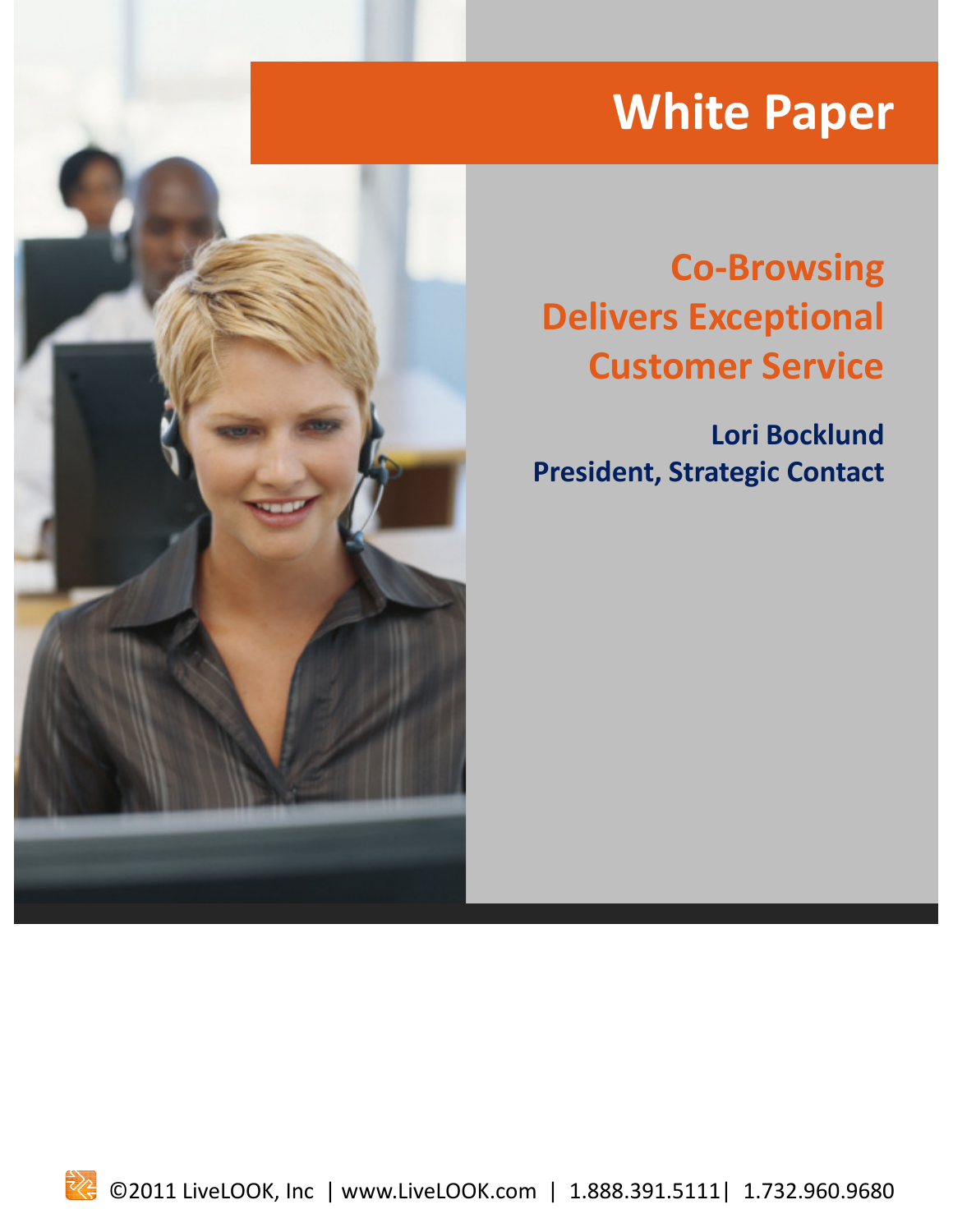

*Having found their dream home, Jason and Ashley Jones huddle around the home computer to complete a mortgage application. Midway through the process, they have questions about some fields on the form. No problem! They call their bank's customer service center and launch a co-browsing session to bring a mortgage consultant into their on-line process. With all parties looking at the same information at the same time, it takes minutes to complete the application. Jason and Ashley check that item off their list while the bank starts processing their application.*

This seemingly idealized scenario can be a reality through use of second generation cobrowsing technology. A simple click of a mouse and exchange of a one-time access code enables a service representative to see a customer's computer screen and provide context-specific assistance while preserving the customer's autonomy and privacy. Circumstances rife with potential for failure and frustration become business opportunities and positive experiences.

Co-browsing has come of age as a low risk, high impact tool to increase revenue, lower operating costs, and instill loyalty. The technology folds seamlessly into contact center operations, benefitting both the company and customers. And significantly, secure cobrowsing readily integrates into the existing technology infrastructure. This white paper will show you how to deliver differentiated yet cost efficient service to delight customers in the 21<sup>st</sup> century.

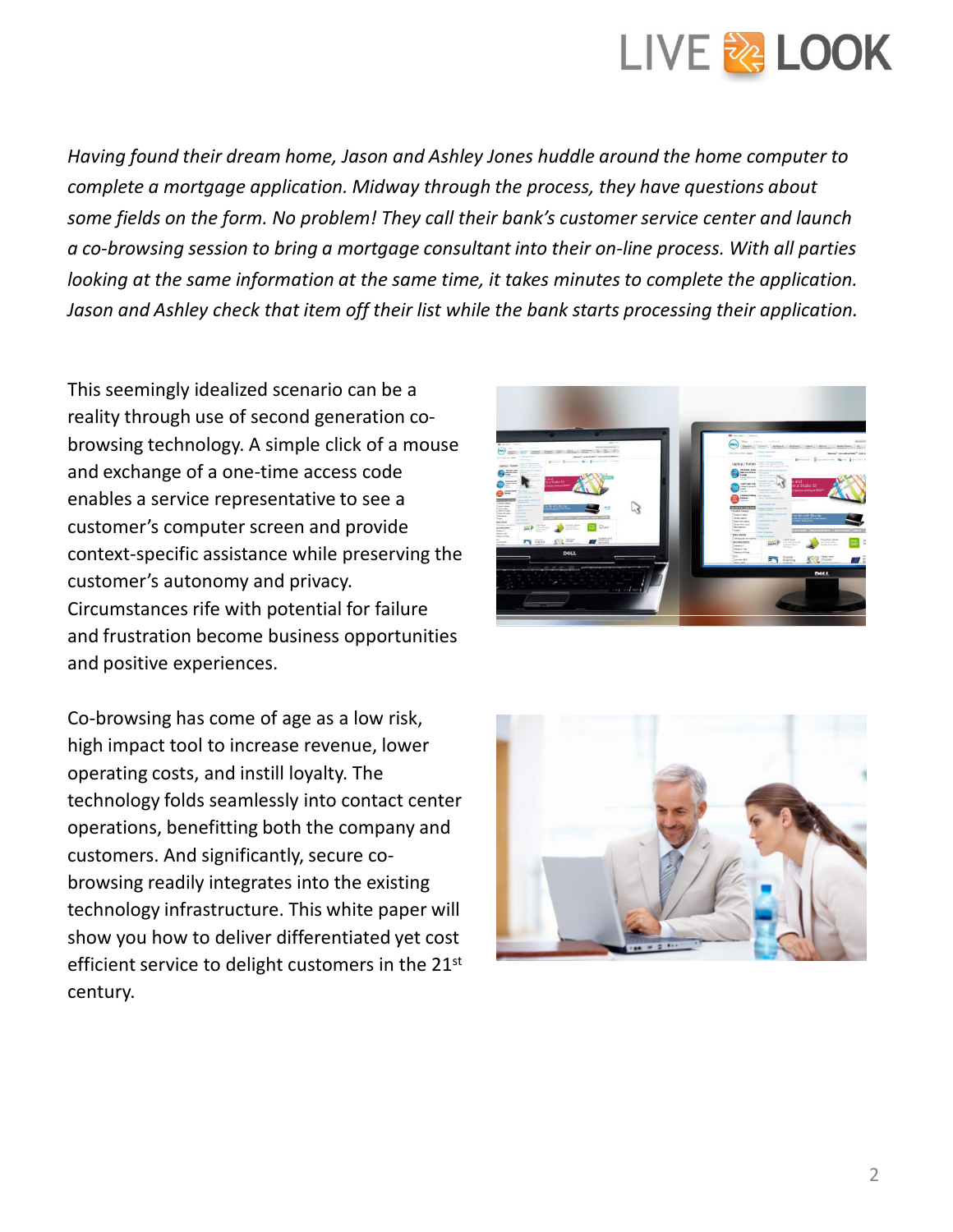

### **Time to Raise the Level of Your Customer Service Game**

In corporations around the globe, business strategists and marketing professionals have become attuned to the role customer service plays in their competitive positioning. While brand recognition, product, price, and convenience may draw customers into your corporate tent, poor service is the number one reason why customers leave. Given the high cost of acquiring new customers, it makes sense to invest the time and energy to serve customers well. *What does it take to pass muster in customer service?*

Customers want to communicate with knowledgeable staff when needed. They want to resolve issues in one contact. Those prone to self-serve want to be successful in their endeavors. They don't want to exit midstream and have to start all over again with a service representative. Customers don't need a "mountain top" experience. They *do* need to complete their transactions successfully or get help with issues in the least amount of time.



#### **What is** *Co-Browsing***?**

Web-based collaboration tools are commonplace. Most of us have shared screens for tech support, worked on documents together during conference calls, and/or participated in webinars. Second generation, hosted co-browsing brings the richness of web-based collaboration to the customer care environment. Here are some of its distinct capabilities:

- Prospects/customers launch sessions with service representatives from the company website. *They get help when and where they need it.*
- Second generation co-browsing does not require a software download nor write data on hard drives. *Sessions begin within seconds (not minutes) without concern for firewalls or malware alerts.*
- By default, service representatives do not have the ability to make keyboard entries or mouse clicks. *Prospects/customers control the action.*
- Companies can shield pages and/or data fields with sensitive customer information from agent view. *Visitor privacy is protected as they browse the company's website.*
- Second generation co-browsing supports all advanced web presentation technologies (e.g., AJAX, Flash, etc.). *Agents see the rich content that prospects/customers experience.*
- Co-browsing isn't limited to the company's website. *Prospects/customers can explore any sites or tools relevant to their inquiries.*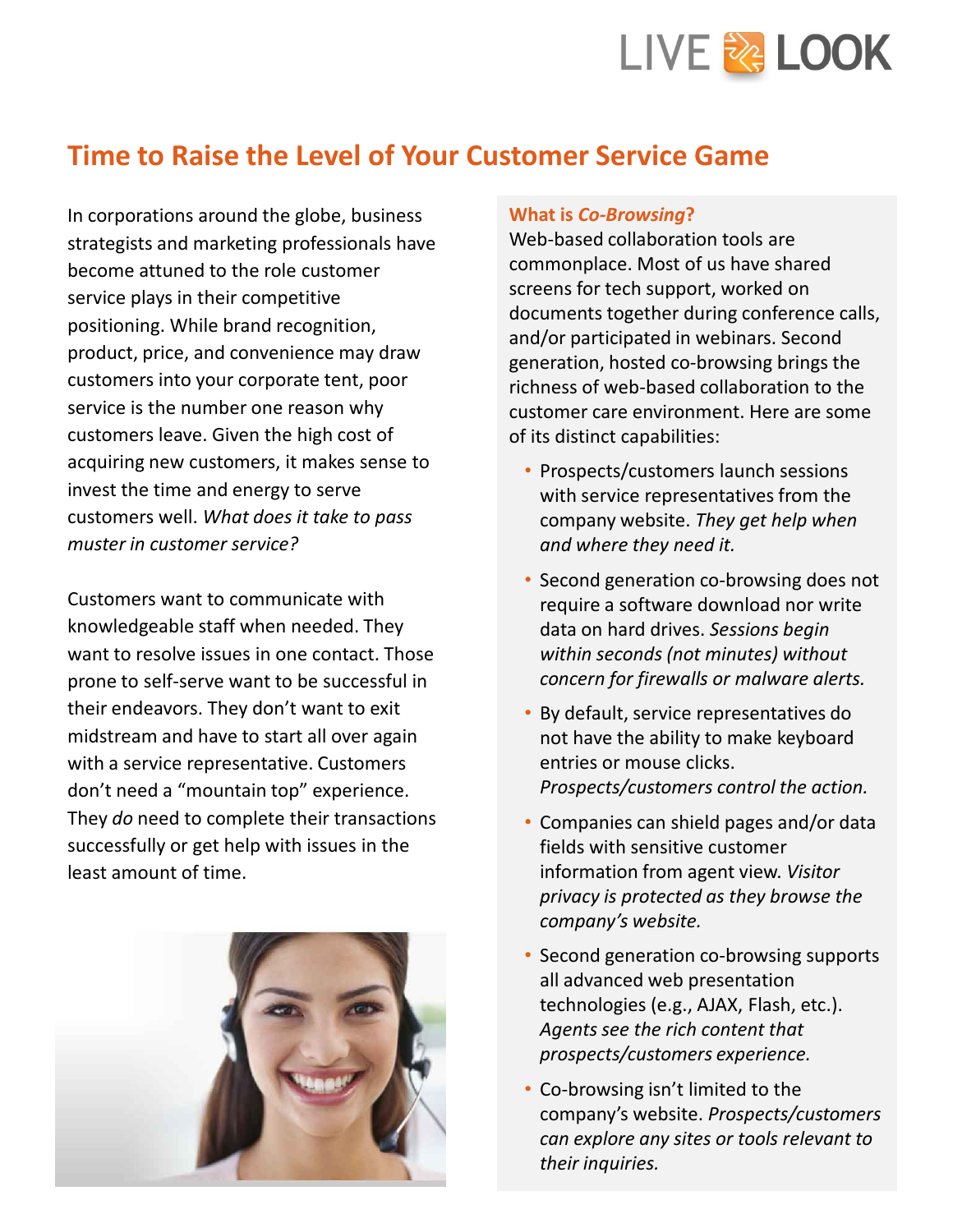

These days, customers increasingly opt for the convenience, control, and anonymity associated with the Web. The American Bankers Associations reports that for two years running, consumers prefer on-line banking over all other means of contact (e.g., branches, Automated Teller Machines or ATMs, mail, phone, mobile, etc.)<sup>1</sup>. Customers will revert to the phone when they can't help themselves, they need advice, or they're frustrated. These are "moments of truth" in which you either demonstrate service mastery or put established relationships at risk.

Most companies see the writing on the wall. In a recent Forrester Research study, 86% of participants place "customer experience" among the top strategic priorities for 2011. Within that domain, the number one target is **improving on-line service**. 2



#### **Why Customer Experience Matters**

Ask a corporate executive if there's value in delivering a superior customer experience and you'll likely get an affirmative response. But ask for investment dollars to address it and the response may be less than enthusiastic. The path between "customer experience" and the bottom line is difficult to trace. But findings from the Customer Contact Council's survey of 75,000+ customers just might raise some eyebrows: $3$ 

- 59% of participants expended moderate to high effort to resolve an issue
- 59% report being transferred
- 57% have switched from the web to the phone when attempting selfservice
- 65% share negative experiences, half of whom tell 10 or more others

In a world in which unfavorable press can go viral with the click of a mouse, companies ignore loyalty-eroding conditions at their peril. Unfavorable reviews – even from complete strangers – influence purchase decisions… and *that* affects the bottom line.

<sup>3</sup> Matthew Dixon, Karen Freeman, and Nicholas Toman, Stop Trying to Delight Your Customers, Harvard Business Review, July-August 2010

<sup>1</sup>http://thefinancialbrand.com/14005/aba-ipsos-banking-delivery-channel-survey/

<sup>2</sup>Megan Burns, *The State of Customer Experience*, 2011, Forrester Research, February 17, 2011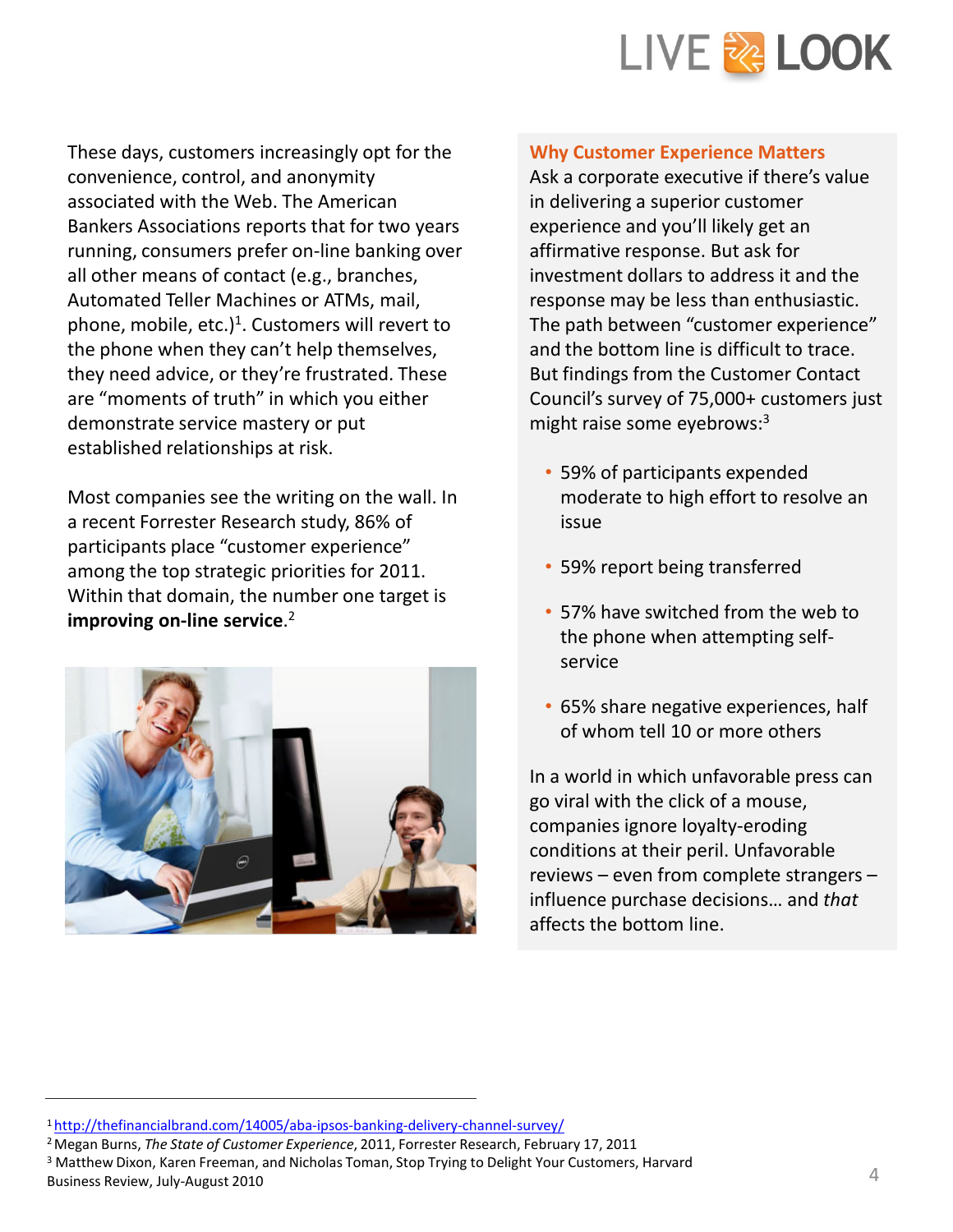

### **Co-Browsing Gives You and Your Customers the Edge**

There's a clear call to action to help customers succeed on-line. You can and should continually improve your customer-facing websites with improved content, features/functions, and user interfaces. However, even the best of designs won't eliminate calls for assistance. Co-browsing provides an opportunity for customers to share their screens with service representatives in realtime and get help navigating the site, completing a transaction, selecting a product, or resolving an issue.

Referring back to the opening example, co-browsing enabled the mortgage consultant to enter the Jones' application process at the exact place in which questions arose. She helped them help themselves by providing expert guidance and drawing attention to features, functions, and data fields when needed. The Jones got to complete the task in the channel of their choice, and no one wasted time describing the visuals or starting over. Everyone was literally "on the same page."

Co-browsing can also add value to a service transaction that starts with a phone call. For example, a business customer may call a banker to get help with a wire transfer. The banker suggests that the two co-browse to step through the transaction together. In this case, the customer launches the session and shares the secure one-time pass code with the banker who watches as the customer enters all of the pertinent data into the form. When everything is structured exactly as needed, the action is confirmed. The customer can rest assured that the wire transfer has been executed and can pursue a like transaction using the self-service tool the next time the need arises.

There are a host of benefits that co-browsing technology delivers, such as:

- $\rightarrow$  Improved customer satisfaction and loyalty
- $\rightarrow$  Customer-centric up-selling and cross-selling
- $\rightarrow$  Increased first contact resolution rate
- $\rightarrow$  Reduced error rate on customer transactions
- $\rightarrow$  Accelerated cycle times for on-line transactions
- $\rightarrow$  Broader adoption and more intensive use of on-line products and services
- $\rightarrow$  Reduced customer service costs

Don't underestimate the loyalty created by efficient and effective customer service. In a recent survey jointly sponsored by Avaya and British Telecom, eighty-three percent of respondents said they'd increase their wallet share with companies where it's easier to do business.<sup>4</sup> Co-browsing lets companies leverage the efficiency of the Internet while delivering the "personal touch" of a branch office or retail store.

<sup>4</sup>The Autonomous Consumer: Understanding the challenges of dealing with informed, demanding and networked customers, a study conducted by British Telecom and Avaya published January 2011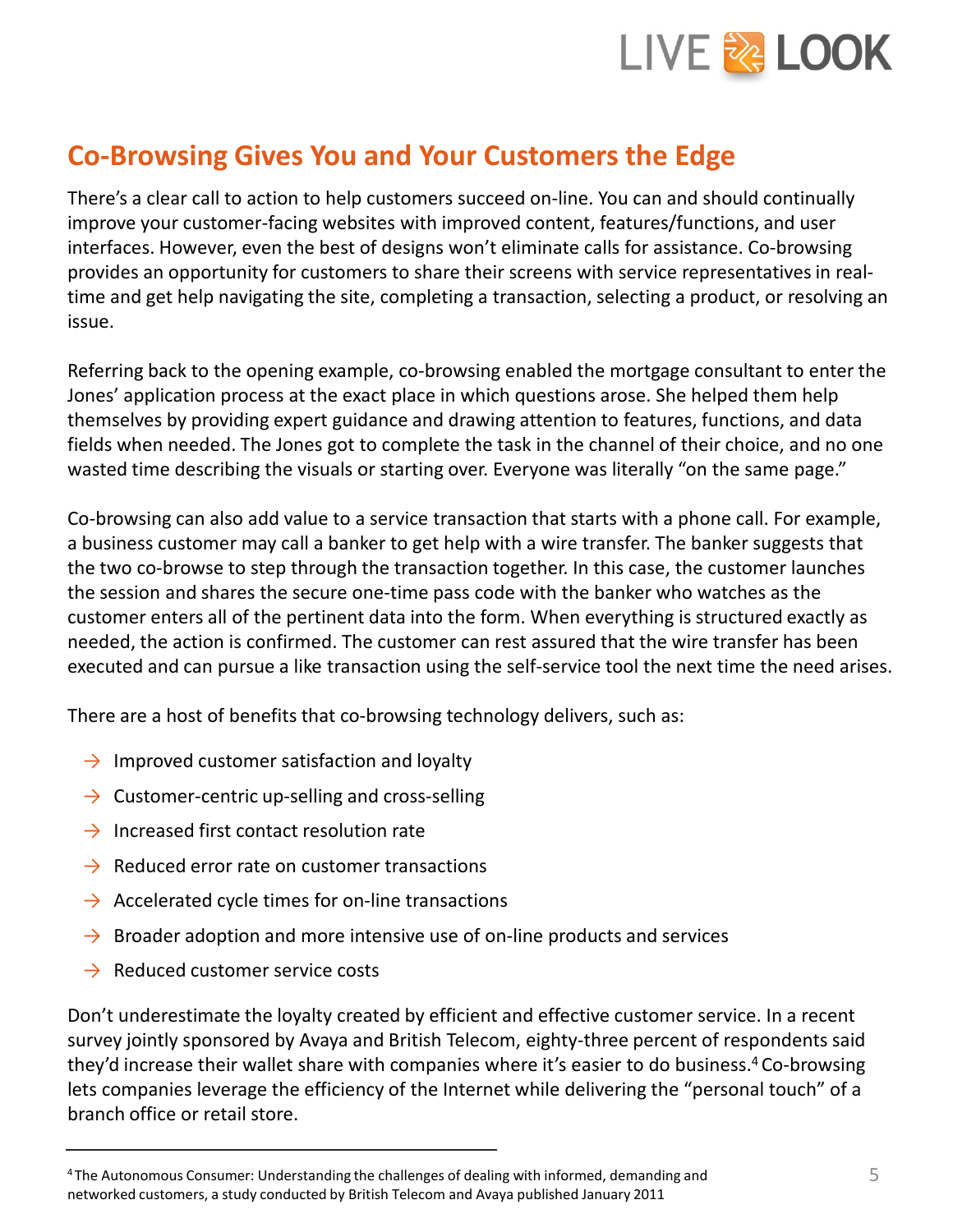

### **Co-Browsing is a Player in B2B and B2C**

Companies across a broad spectrum of industries have deployed co-browsing technology to address a variety of targeted interaction types, such as:

- $\rightarrow$  Navigation assistance
- $\rightarrow$  Customer on-boarding
- $\rightarrow$  Premium service for high value accounts
- $\rightarrow$  Low frequency transactions
- $\rightarrow$  Complex sales

Below are several examples of application opportunities in targeted vertical markets.

#### **Online Banking & Brokerage**

- Cross-sell/up-sell new accounts
- On-boarding new accounts
- On-line banking, bill pay set-up
- Electronic funds transfer requests
- Wire transfer
- Credit card payments, balance transfers
- Loan origination and servicing
- Treasury/Cash management

#### **Insurance/Healthcare**

- Plan research and comparison
- Application processing
- Coverage verification
- Claims processing

#### **Retail**

- Catalog sales
- Up-selling/Cross-selling
- Return authorization

#### **Travel/Transportation**

- Reservations
- Loyalty Account Management

#### **Investment/Asset/Wealth Management**

- On-boarding new accounts (e.g., annuities)
- Individual Retirement Account (IRA) rollover
- Retirement plan rollover
- Funds transfer, redemption, account linkages
- Group contribution management
- "White glove" service for high net worth clientele

#### **Technical Support**

- Applications training and support
- Troubleshooting, problem resolution
- Application upgrades, configuration and maintenance
- "How to" questions

#### **Utilities**

- Start/stop service
- Bill payment
- Energy consumption review and management

#### **Education**

- Application processing
- Financial assistance
- Tuition/fees payment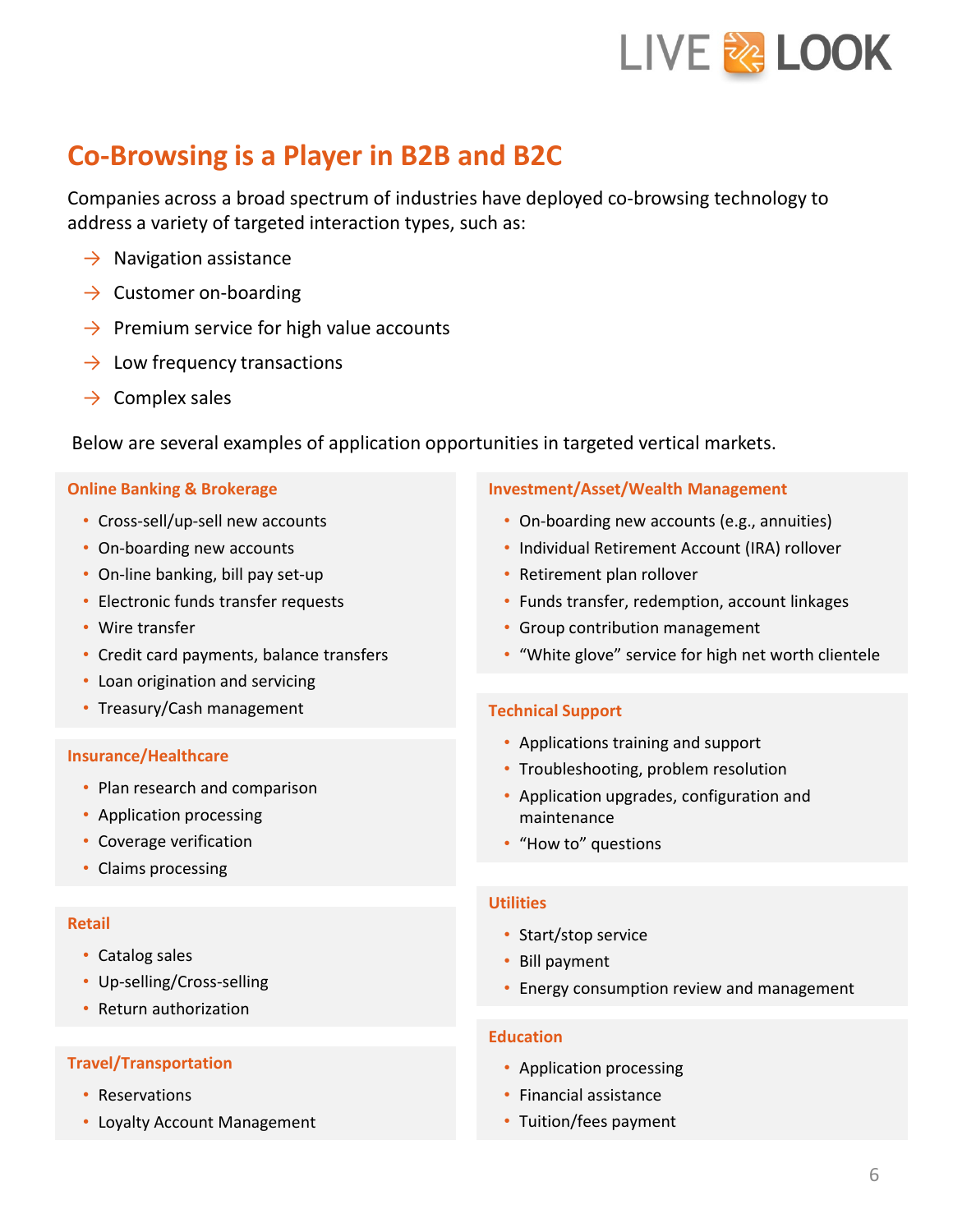

### **Minimal Effort for Co Browsing to Take the Field**

Despite clear benefits, customer service technology initiatives often get stalled as a function of overburdened Information Technology (IT) resources or IT concerns about architectural "fit" and integrity. Second generation co-browsing goes easy on IT resources and integrates readily into existing environments.

While first generation solutions required embedded code for every viewable page, second generation solutions place HTML or JavaScript at the customer engagement points. Once a cobrowsing session has been established, the parties can screen share any page on the company site, browse other sites, or share ancillary web tools and applications. Pages and/or data fields on the company site with sensitive customer information may be shielded from agent view using additional code. This treatment supports compliance with the Health Insurance Portability and Accountability Act (HIPAA) and the Payment Card Industry (PCI) data security standards.

Login credentials authorize agent access to cobrowsing technology. Most restrict agents from executing mouse clicks or making keyboard entries on customer computers. This feature increases end user comfort level and decreases corporate liability. It also places end users squarely in control of their web-based interactions.



The set-up for second generation co-browsing is as easy for the end user as it is for the company. It works on all major operating

systems and browsers. It does not write executable files or data on the user's hard drive. As such, there's no cause for triggering alerts on firewalls or malware detection software nor interference with registry settings. There's nothing on the disk that requires "clean up" at the end of a session. And because there's no requirement for software clients to launch a session, end users can proceed with their business without hesitation.

Finally, second generation co-browsing technology leverages HyperText Transfer Protocol Secure (HTTPS) sessions and runs completely in the browser, thereby mitigating the risk of infection for all participants. This approach also takes away the need to pre-process complex visual images (e.g., Flash or dynamic pop-ups), thereby simplifying implementation and minimizing delivery costs.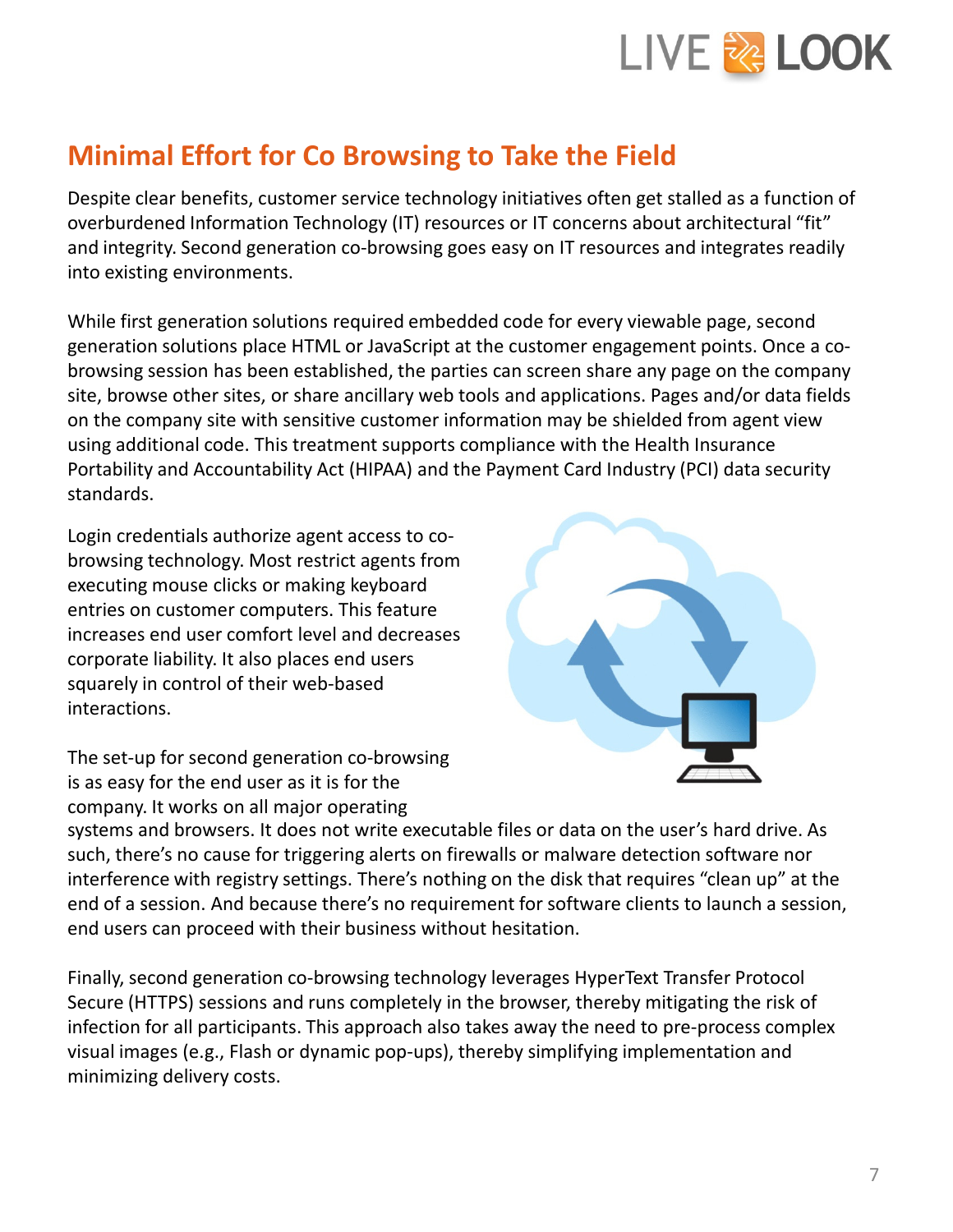

### **The Call to Action**

Customers are maturing in their channel use – especially with respect to Internet-based offerings. Email is commonplace. Web chat is nearing the tipping point in adoption. Social networking is gaining traction in customer service organizations. Customers still look for more. They need the capacity to collaborate and co-browse when they reach out from the web to connect with a company representative.

Co-browsing encourages growth in on-line business by enhancing the service model around your website. It bolsters revenue by increasing success rates with on-line applications, and elevating customer satisfaction and loyalty. It delivers cost savings through support of the evolution of business transactions from assisted- to self-service. And the technology can be deployed effectively, quickly, and with limited demand on internal resources through a non-intrusive solution.

Every company *wants* to meet customer expectations. The winners are those who translate that desire into reality. Co-browsing provides an edge in customer experience while delivering concrete benefits for both parties. It's a here-and-now technology that let's you stand in the future of customer service.

#### **Keys to Successful Implementation**

Any technology-based initiative needs appropriate preparation to ensure its ability to deliver tangible business benefits. Here are six key elements for success:

- **Tie co-browsing to business strategy.** Make sure you understand how the technology will impact operational and business success.
- **Secure executive sponsorship.** This person will set the tone for crossfunctional collaboration and provide visible support for people and process changes as you incorporate this capability into your operations.
- **Assemble a cross-functional planning team.** Include representatives from the affected line(s) of business, eCommerce, contact center, security, compliance and IT.
- **Craft processes, protocols, and user interfaces based on customer needs.** Get feedback and input from agents during the design process, the pilot phase, and after production release. Focus on ease of use for customers.
- **Solicit customer feedback.** Find out what works and doesn't work. Tune the application and the associated processes.
- **Institute a formal change management process.** Make sure your employees are educated about how the technology works and where it fits in your service infrastructure. Celebrate and reinforce their successes, and address training issues and/or resistance promptly.